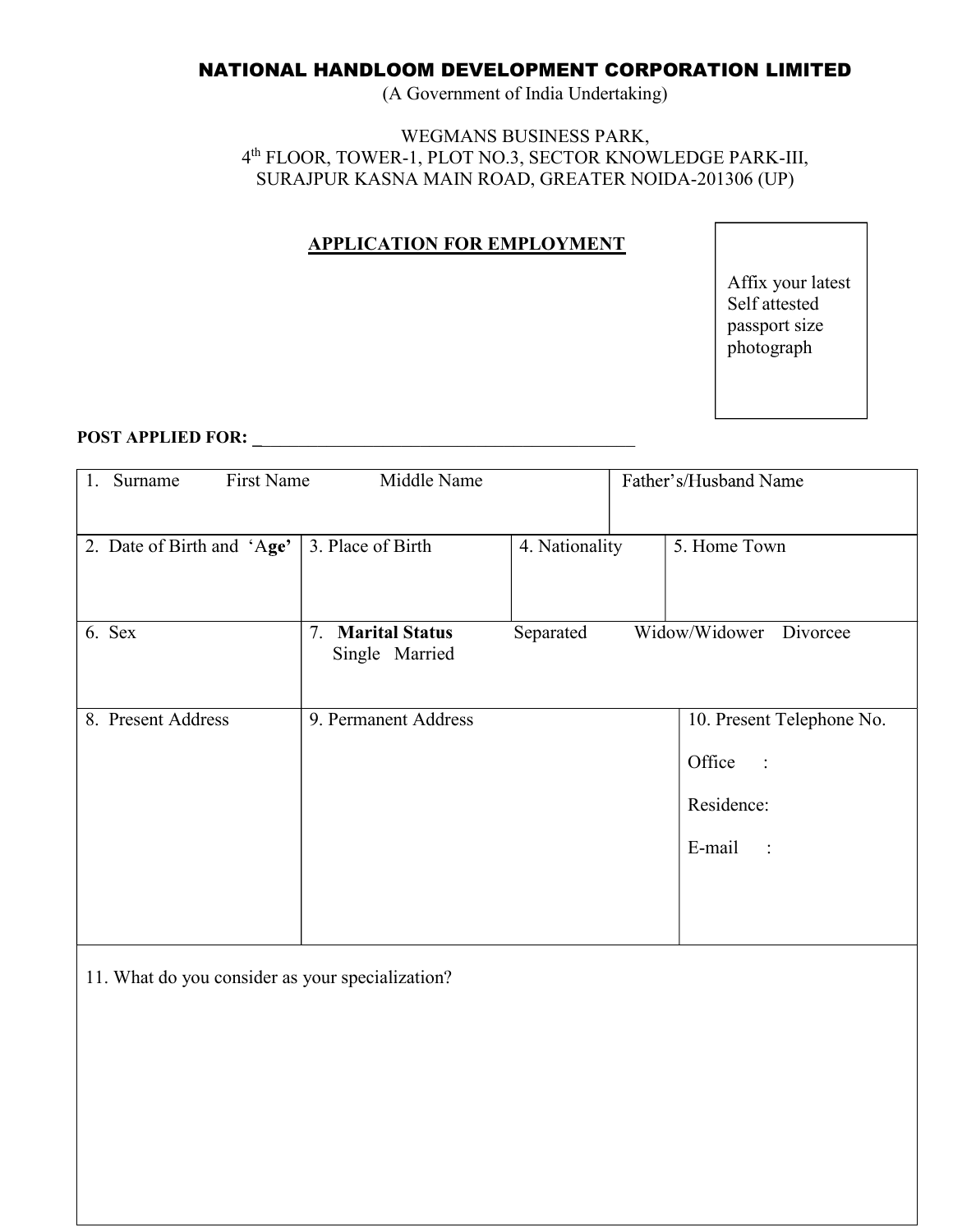| Name | Date of<br>Birth | Relationship | Name | Date<br>of<br><b>Birth</b> | Relationship |
|------|------------------|--------------|------|----------------------------|--------------|
|      |                  |              |      |                            |              |
|      |                  |              |      |                            |              |
|      |                  |              |      |                            |              |
|      |                  |              |      |                            |              |

#### 15. Education:-

| Name<br>& Location      | of   Academic degree   Duration |        |         | Year of $ $ Class or $ $ | Main field of study |
|-------------------------|---------------------------------|--------|---------|--------------------------|---------------------|
| Institution of learning | & certificates or $\sigma$      |        | passing | Division                 |                     |
|                         | diplomas                        | course |         |                          |                     |
|                         | obtained                        |        |         |                          |                     |
|                         |                                 |        |         |                          |                     |
|                         |                                 |        |         |                          |                     |
|                         |                                 |        |         |                          |                     |
|                         |                                 |        |         |                          |                     |
|                         |                                 |        |         |                          |                     |
|                         |                                 |        |         |                          |                     |
|                         |                                 |        |         |                          |                     |

# 16. Knowledge of Language and Mother Tongue Lease and Mother Angles Mother Tongue

| Other Language | Read | Write | Speak | Understood |
|----------------|------|-------|-------|------------|
|                |      |       |       |            |
|                |      |       |       |            |
|                |      |       |       |            |
|                |      |       |       |            |

#### 17. Training & Attainments

| Name of course | Period/Duration | Name of Institute | Field of Study |
|----------------|-----------------|-------------------|----------------|
|                |                 |                   |                |
|                |                 |                   |                |
|                |                 |                   |                |
|                |                 |                   |                |
|                |                 |                   |                |

18. Hobbies :

# 19. Whether applied in NHDC earlier - Y/N

If yes – post applied for  $\cdot$  : Month & year when applied :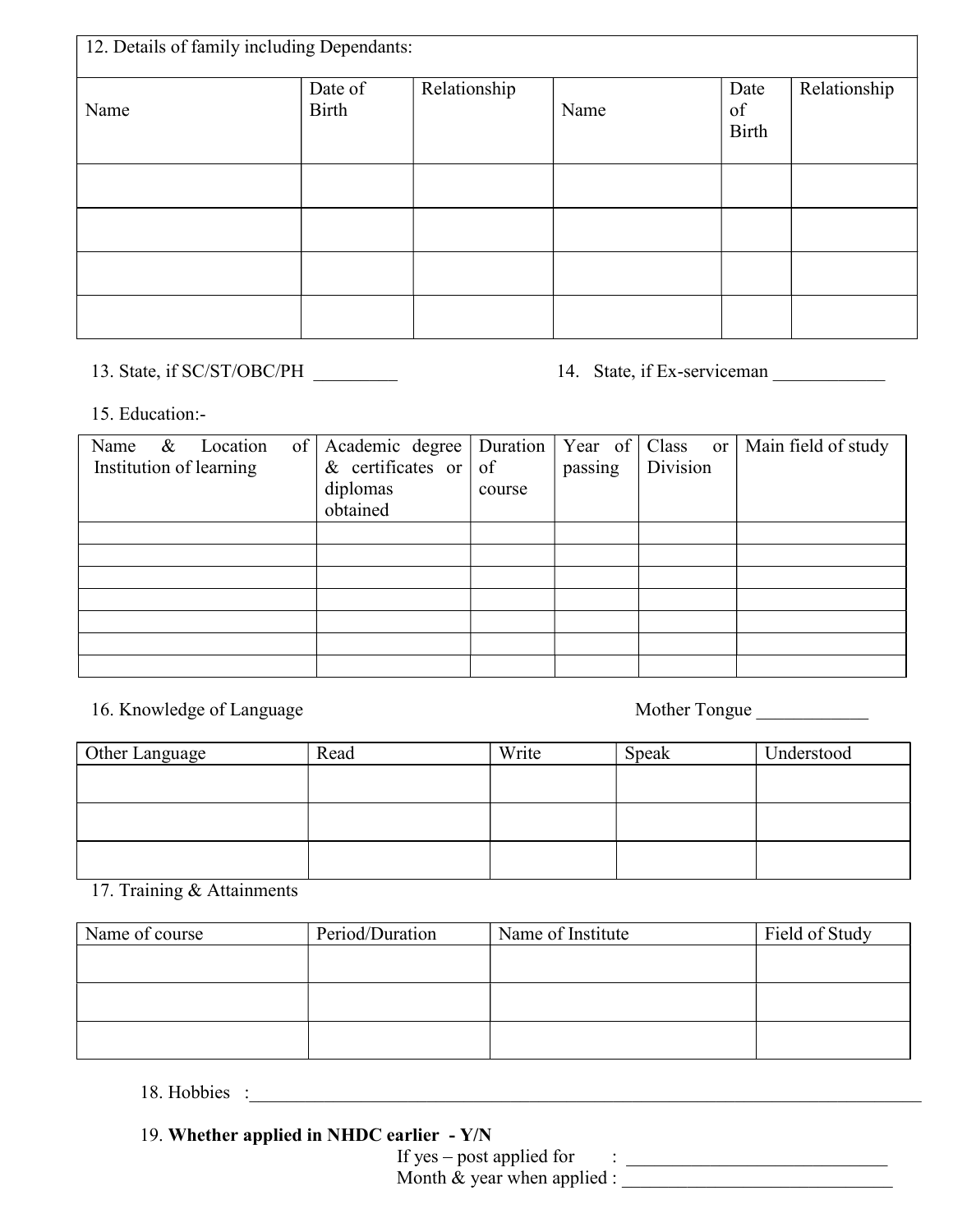# 20. Why do you seek employment in NHDC Ltd?

| Employer's name &           | Period of Employment |                | Title | Nature of duties<br>$\vert$ of $\vert$ | No. & kind<br>of        |
|-----------------------------|----------------------|----------------|-------|----------------------------------------|-------------------------|
| address<br>Type of business | From                 | T <sub>o</sub> | post  | (Pl. specify the<br>job carried out /  | Employees<br>Supervised |
|                             |                      |                |       | area of<br>Specialization)             |                         |
| $\overline{i}$              |                      |                |       |                                        |                         |
| $\overline{ii}$             |                      |                |       |                                        |                         |
| $\overline{iii}$            |                      |                |       |                                        |                         |
| $\overline{iv}$             |                      |                |       |                                        |                         |
| $\mathbf{v})$               |                      |                |       |                                        |                         |
| vi)                         |                      |                |       |                                        |                         |
| vii)                        |                      |                |       |                                        |                         |
| viii)                       |                      |                |       |                                        |                         |
| ix)                         |                      |                |       |                                        |                         |
| x)                          |                      |                |       |                                        |                         |
| xi)                         |                      |                |       |                                        |                         |
| xii)                        |                      |                |       |                                        |                         |
| $\overline{xiii}$           |                      |                |       |                                        |                         |
| xiv                         |                      |                |       |                                        |                         |
| $\mathbf{X}\mathbf{V}$      |                      |                |       |                                        |                         |
|                             |                      |                |       |                                        |                         |

# 21. Professional Experience - Starting from present position:

Note : Add additional sheets, if required.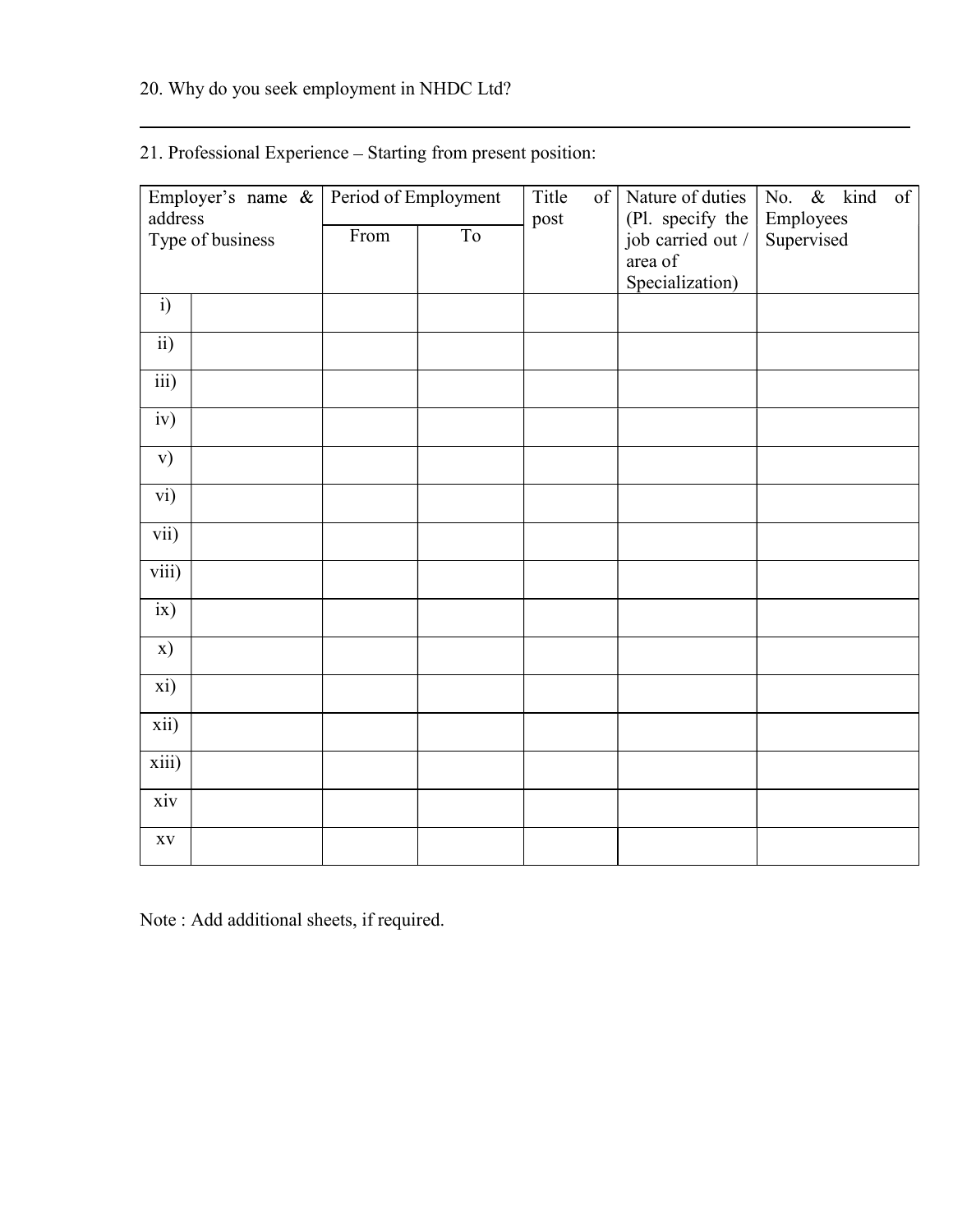#### 22. Details of Last Pay Drawn:

| Position      |                                        |                    |
|---------------|----------------------------------------|--------------------|
| as            | Monthly Salary with Break up/Pay Scale | Reason for Leaving |
| noted in      |                                        |                    |
| Col.21        |                                        |                    |
|               | Pay scale                              |                    |
|               | Basic pay                              |                    |
| A)            | Allowances                             |                    |
|               | Total                                  |                    |
|               | Pay scale                              |                    |
|               | Basic pay                              |                    |
| B)            | Allowances                             |                    |
|               | Total                                  |                    |
|               | Pay scale                              |                    |
|               | Basic pay                              |                    |
| $\mathcal{C}$ | Allowances                             |                    |
|               | Total                                  |                    |
|               | Pay scale                              |                    |
|               | Basic pay                              |                    |
| D)            | Allowances                             |                    |
|               | Total                                  |                    |
|               |                                        |                    |

23. Any other information: \_\_\_\_\_\_\_\_\_\_\_\_\_\_\_\_\_\_\_\_\_\_\_\_\_\_\_\_\_\_\_\_\_\_\_\_\_\_\_\_\_\_\_\_\_\_\_\_\_\_\_\_\_\_\_\_\_\_\_

24. General Condition of Health

: where the interaction of the contribution of the contribution of  $\mathcal{L}_\mathcal{M}$ 

 25. Are any of your relatives directly or indirectly employed with the National Handloom Development Corporation Limited?

Yes No

If answer is 'Yes' please indicate hereunder :

| Name | Relationship | Type of involvements with National<br>Handloom Development Corporation |
|------|--------------|------------------------------------------------------------------------|
|      |              | Limited                                                                |
|      |              |                                                                        |
|      |              |                                                                        |